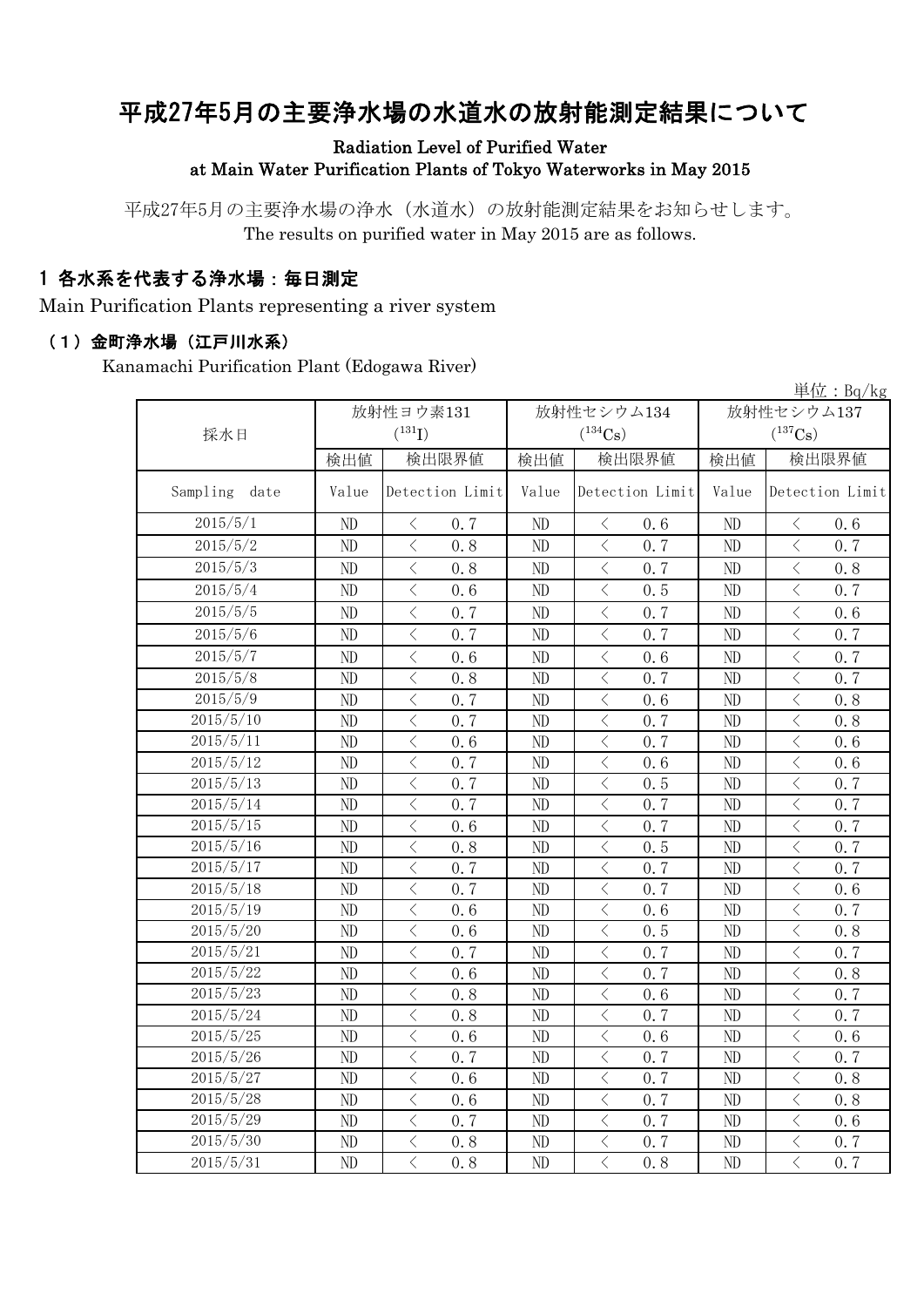### (2)朝霞浄水場 (荒川水系)

Asaka Purification Plant (Arakawa River)

単位:Bq/kg

| 採水日           |          | 放射性ヨウ素131<br>$(^{131}I)$                        |          | 放射性セシウム134<br>$(^{134}Cs)$                      | $+12 \cdot 197 \cdot 16$<br>放射性セシウム137<br>$(^{137}\mathrm{Cs})$ |                                                 |  |
|---------------|----------|-------------------------------------------------|----------|-------------------------------------------------|-----------------------------------------------------------------|-------------------------------------------------|--|
|               | 検出値      | 検出限界値                                           | 検出値      | 検出限界値                                           | 検出値                                                             | 検出限界値                                           |  |
| Sampling date | Value    | Detection Limit                                 | Value    | Detection Limit                                 | Value                                                           | Detection Limit                                 |  |
| 2015/5/1      | ND       | $\langle$<br>0.7                                | ND       | $\langle$<br>0.8                                | ND                                                              | $\langle$<br>0.7                                |  |
| 2015/5/2      | ND       | $\langle$<br>0.8                                | ND       | $\langle$<br>0.8                                | ND                                                              | $\overline{\left\langle \right\rangle }$<br>0.7 |  |
| 2015/5/3      | ND       | $\langle$<br>0.7                                | ND       | $\langle$<br>0.5                                | ND                                                              | $\langle$<br>0.6                                |  |
| 2015/5/4      | ND       | $\langle$<br>0.6                                | ND       | $\,$ $\,$ $\,$<br>0.7                           | ND                                                              | $\lt$<br>0.9                                    |  |
| 2015/5/5      | ND       | $\langle$<br>0.8                                | ND       | $\,$ $\,$ $\,$<br>0.6                           | ND                                                              | $\langle$<br>0.8                                |  |
| 2015/5/6      | ND       | $\,$ $\,$ $\,$<br>0.6                           | ND       | $\hspace{0.1mm} <\hspace{0.1mm}$<br>0.7         | ND                                                              | $\langle$<br>0.8                                |  |
| 2015/5/7      | ND       | $\,$ $\,$ $\,$<br>0.7                           | ND       | $\langle$<br>0.8                                | ND                                                              | $\lt$<br>0.8                                    |  |
| 2015/5/8      | ND       | $\lt$<br>0.6                                    | ND       | $\langle$<br>0.8                                | ND                                                              | $\lt$<br>0.8                                    |  |
| 2015/5/9      | ND       | $\,<\,$<br>0.8                                  | ND       | $\hspace{0.1mm}\big\langle$<br>0.7              | ND                                                              | $\langle$<br>0.8                                |  |
| 2015/5/10     | ND       | $\langle$<br>0.7                                | ND       | $\,$ $\,$ $\,$<br>0.6                           | ND                                                              | $\langle$<br>0.7                                |  |
| 2015/5/11     | $\rm ND$ | $\,$ $\,$ $\,$<br>0.5                           | $\rm ND$ | $\lt$<br>0.5                                    | $\rm ND$                                                        | $\lt$<br>0.7                                    |  |
| 2015/5/12     | ND       | $\,$ $\,$ $\,$<br>0.6                           | ND       | $\,$ $\,$ $\,$<br>0.7                           | ND                                                              | $\langle$<br>0.7                                |  |
| 2015/5/13     | ND       | $\langle$<br>0.7                                | $\rm ND$ | $\langle$<br>0.7                                | ND                                                              | $\overline{\left\langle \right\rangle }$<br>0.7 |  |
| 2015/5/14     | ND       | $\overline{\left\langle \right\rangle }$<br>0.8 | ND       | $\,$ $\,$ $\,$<br>0.7                           | ND                                                              | $\langle$<br>0.9                                |  |
| 2015/5/15     | ND       | $\overline{\left\langle \right\rangle }$<br>0.6 | ND       | $\langle$<br>0.7                                | ND                                                              | $\overline{\left\langle \right\rangle }$<br>0.7 |  |
| 2015/5/16     | ND       | $\langle$<br>0.9                                | ND       | $\overline{\left\langle \right\rangle }$<br>0.6 | ND                                                              | $\langle$<br>0.8                                |  |
| 2015/5/17     | ND       | $\,$ $\,$ $\,$<br>0.7                           | ND       | $\,$ $\,$ $\,$<br>0.8                           | ND                                                              | $\lt$<br>0.7                                    |  |
| 2015/5/18     | ND       | $\overline{\left\langle \right\rangle }$<br>0.6 | ND       | $\overline{\langle}$<br>0.7                     | ND                                                              | $\langle$<br>0.9                                |  |
| 2015/5/19     | ND       | $\overline{\left\langle \right\rangle }$<br>0.5 | ND       | $\langle$<br>0.7                                | ND                                                              | $\langle$<br>0.7                                |  |
| 2015/5/20     | ND       | $\langle$<br>0.7                                | $\rm ND$ | $\langle$<br>0.7                                | $\rm ND$                                                        | $\lt$<br>0.8                                    |  |
| 2015/5/21     | ND       | $\lt$<br>0.7                                    | ND       | $\langle$<br>0.5                                | ND                                                              | $\langle$<br>0.7                                |  |
| 2015/5/22     | ND       | $\lt$<br>0.7                                    | ND       | $\langle$<br>0.6                                | ND                                                              | $\lt$<br>0.6                                    |  |
| 2015/5/23     | ND       | $\,$ $\,$ $\,$<br>0.7                           | ND       | $\, <\,$<br>0.7                                 | ND                                                              | $\, \zeta \,$<br>0.7                            |  |
| 2015/5/24     | ND       | $\,$ $\,$ $\,$<br>0.7                           | ND       | $\langle$<br>0.7                                | ND                                                              | $\langle$<br>0.7                                |  |
| 2015/5/25     | ND       | $\lt$<br>0.7                                    | ND       | $\langle$<br>0.8                                | ND                                                              | $\lt$<br>0.8                                    |  |
| 2015/5/26     | $\rm ND$ | $\,$ $\,$ $\,$<br>0.6                           | ND       | $\langle$<br>0.7                                | ND                                                              | $\langle$<br>0.7                                |  |
| 2015/5/27     | ND       | $\langle$<br>0.5                                | ND       | $\langle$<br>0.6                                | ND                                                              | $\langle$<br>0.7                                |  |
| 2015/5/28     | $\rm ND$ | $\langle$<br>0.6                                | ND       | $\langle$<br>0.8                                | $\rm ND$                                                        | $\langle$<br>0.8                                |  |
| 2015/5/29     | $\rm ND$ | $\lt$<br>0.7                                    | $\rm ND$ | $\,$ $\,$ $\,$<br>0.6                           | $\rm ND$                                                        | $\langle$<br>0.6                                |  |
| 2015/5/30     | ND       | $\overline{\left\langle \right\rangle }$<br>0.8 | ND       | $\lt$<br>0.6                                    | ND                                                              | $\langle$<br>$0.7\,$                            |  |
| 2015/5/31     | ND       | $\overline{\left\langle \right\rangle }$<br>0.7 | ND       | $\,$ $\,$ $\,$<br>0.7                           | ND                                                              | $\overline{\left\langle \right\rangle }$<br>0.8 |  |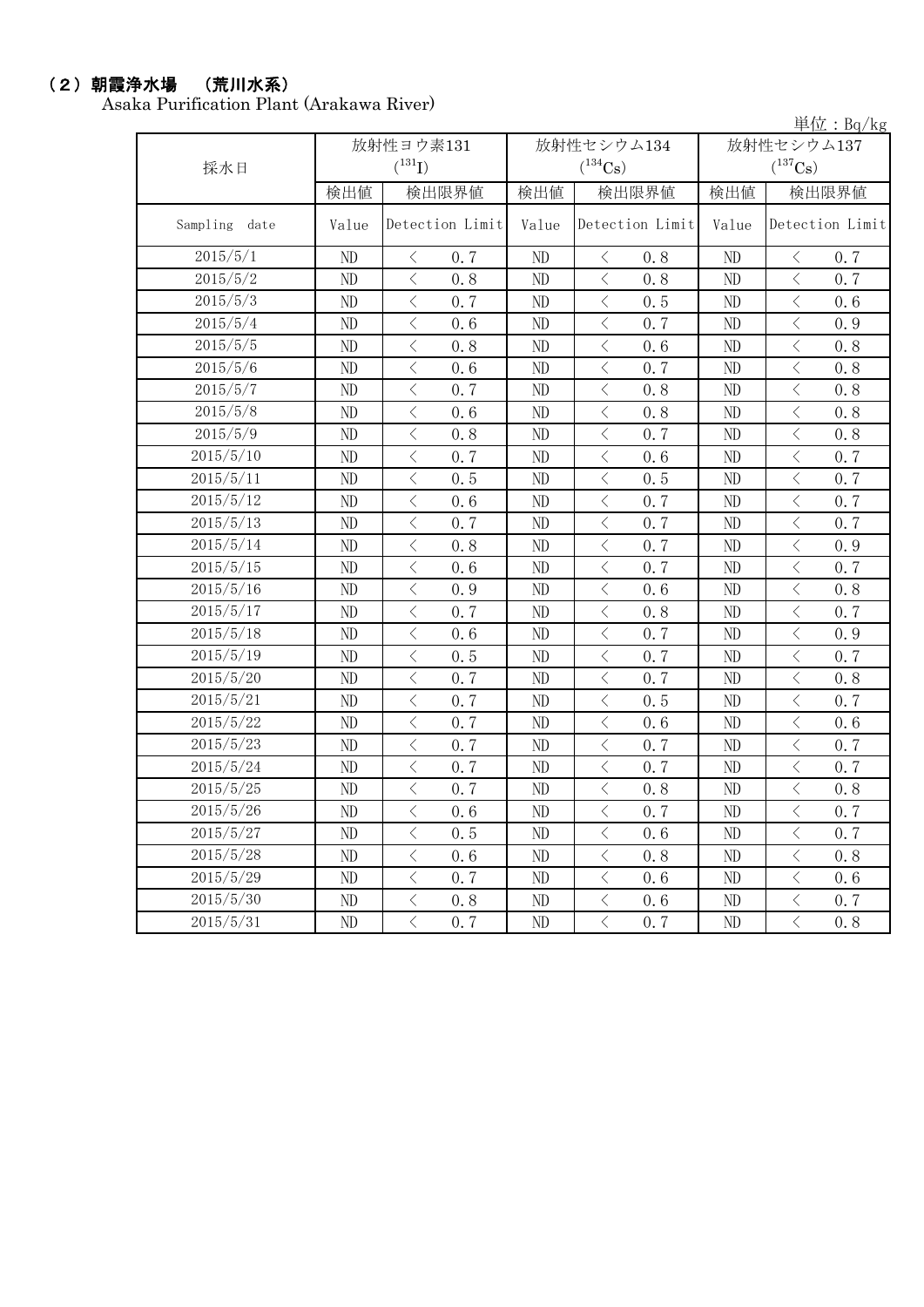### (3)小作浄水場 (多摩川水系)

Ozaku Purification Plant (Tamagawa River)

|                  |          |                                                 |       |                                                 |            | 単位: $Bq/kg$                                     |  |
|------------------|----------|-------------------------------------------------|-------|-------------------------------------------------|------------|-------------------------------------------------|--|
|                  |          | 放射性ヨウ素131                                       |       | 放射性セシウム134                                      | 放射性セシウム137 |                                                 |  |
| 採水日              |          | $({}^{131}\text{I})$                            |       | $(^{134}\mathrm{Cs})$                           |            | $(^{137}\mathrm{Cs})$                           |  |
|                  | 検出値      | 検出限界値                                           | 検出値   | 検出限界値                                           | 検出値        | 検出限界値                                           |  |
| Sampling<br>date | Value    | Detection Limit                                 | Value | Detection Limit                                 | Value      | Detection Limit                                 |  |
| 2015/5/1         | ND       | $\langle$<br>0.7                                | ND    | 0.6<br>$\lt$                                    | ND         | 0.6<br>$\lt$                                    |  |
| 2015/5/2         | ND       | $\lt$<br>0.9                                    | ND    | $\langle$<br>0.6                                | ND         | $\lt$<br>0.6                                    |  |
| 2015/5/3         | ND       | $\overline{\left\langle \right\rangle }$<br>0.8 | ND    | $\langle$<br>0.6                                | ND         | $\langle$<br>0.7                                |  |
| 2015/5/4         | ND       | $\,$ $\,$ $\,$<br>1                             | ND    | $\langle$<br>0.7                                | ND         | $\langle$<br>0.7                                |  |
| 2015/5/5         | ND       | $\lt$<br>0.7                                    | ND    | $\langle$<br>0.7                                | ND         | $\lt$<br>0.7                                    |  |
| 2015/5/6         | ND       | $\lt$<br>0.7                                    | ND    | $\,$ $\,$ $\,$<br>0.6                           | ND         | $\lt$<br>0.7                                    |  |
| 2015/5/7         | ND       | $\,<\,$<br>0.7                                  | ND    | $\, <\,$<br>0.7                                 | ND         | $\,<\,$<br>0.6                                  |  |
| 2015/5/8         | ND       | $\langle$<br>0.7                                | ND    | $\langle$<br>0.6                                | ND         | $\,$ $\,$ $\,$<br>0.6                           |  |
| 2015/5/9         | ND       | $\langle$<br>0.8                                | ND    | $\,$ $\,$ $\,$<br>0.7                           | ND         | $\,$ $\,$ $\,$<br>0.6                           |  |
| 2015/5/10        | ND       | $\lt$<br>0.8                                    | ND    | $\lt$<br>0.8                                    | ND         | $\, \leq$<br>1                                  |  |
| 2015/5/11        | ND       | $\lt$<br>0.6                                    | ND    | $\lt$<br>0.7                                    | ND         | $\lt$<br>0.6                                    |  |
| 2015/5/12        | ND       | $\langle$<br>0.7                                | ND    | $\langle$<br>0.6                                | ND         | $\langle$<br>0.6                                |  |
| 2015/5/13        | ND       | $\langle$<br>0.6                                | ND    | $\lt$<br>0.5                                    | ND         | $\hspace{0.5cm}\big\langle$<br>0.7              |  |
| 2015/5/14        | ND       | $\lt$<br>0.5                                    | ND    | $\hspace{0.1mm} <\hspace{0.1mm}$<br>0.7         | ND         | $\,$ $\,$ $\,$<br>0.7                           |  |
| 2015/5/15        | ND       | $\lt$<br>0.7                                    | ND    | $\lt$<br>0.7                                    | ND         | $\,$ $\,$ $\,$<br>0.7                           |  |
| 2015/5/16        | ND       | $\langle$<br>0.7                                | ND    | $\langle$<br>0.6                                | ND         | $\langle$<br>0.8                                |  |
| 2015/5/17        | ND       | $\langle$<br>0.9                                | ND    | $\langle$<br>0.7                                | ND         | $\langle$<br>0.8                                |  |
| 2015/5/18        | ND       | $\lt$<br>0.7                                    | ND    | $\, < \,$<br>0.7                                | ND         | $\hspace{0.1mm} <\hspace{0.1mm}$<br>0.8         |  |
| 2015/5/19        | ND       | $\overline{\left\langle \right\rangle }$<br>0.6 | ND    | $\langle$<br>0.6                                | ND         | $\langle$<br>0.7                                |  |
| 2015/5/20        | ND       | $\langle$<br>0.6                                | ND    | $\,$ $\,$ $\,$<br>0.7                           | ND         | $\langle$<br>0.9                                |  |
| 2015/5/21        | ND       | $\lt$<br>0.8                                    | ND    | $\langle$<br>0.7                                | ND         | $\lt$<br>0.9                                    |  |
| 2015/5/22        | ND       | $\lt$<br>0.7                                    | ND    | $\,$ $\,$ $\,$<br>0.7                           | ND         | $\lt$<br>0.6                                    |  |
| 2015/5/23        | ND       | $\overline{\left\langle \right\rangle }$<br>0.7 | ND    | $\overline{\left\langle \right\rangle }$<br>0.7 | ND         | $\overline{\left\langle \right\rangle }$<br>0.7 |  |
| 2015/5/24        | ND       | $\lt$<br>0.7                                    | ND    | $\,$ $\,$ $\,$<br>0.6                           | ND         | $\,$ $\,$ $\,$<br>0.7                           |  |
| 2015/5/25        | ND       | $\langle$<br>0.7                                | ND    | $\, < \,$<br>0.7                                | ND         | $\,$ $\,$ $\,$<br>0.8                           |  |
| 2015/5/26        | ND       | $\langle$<br>0.7                                | ND.   | く<br>0, 7                                       | ND         | $\langle$<br>0.9                                |  |
| 2015/5/27        | $\rm ND$ | $\langle$<br>0.6                                | ND    | $\langle$<br>0.7                                | ND         | $\langle$<br>0.8                                |  |
| 2015/5/28        | ND       | $\, <\,$<br>0.6                                 | ND    | $\langle$<br>0.6                                | ND         | $\langle$<br>0.8                                |  |
| 2015/5/29        | ND       | $\langle$<br>0, 7                               | ND    | $\langle$<br>0.7                                | ND         | $\langle$<br>0.7                                |  |
| 2015/5/30        | ND       | $\langle$<br>0.7                                | ND    | $\langle$<br>0.5                                | ND         | $\langle$<br>0.6                                |  |
| 2015/5/31        | ND       | $\langle$<br>0, 8                               | ND    | $\big\langle$<br>0.6                            | ND         | $\langle$<br>0.8                                |  |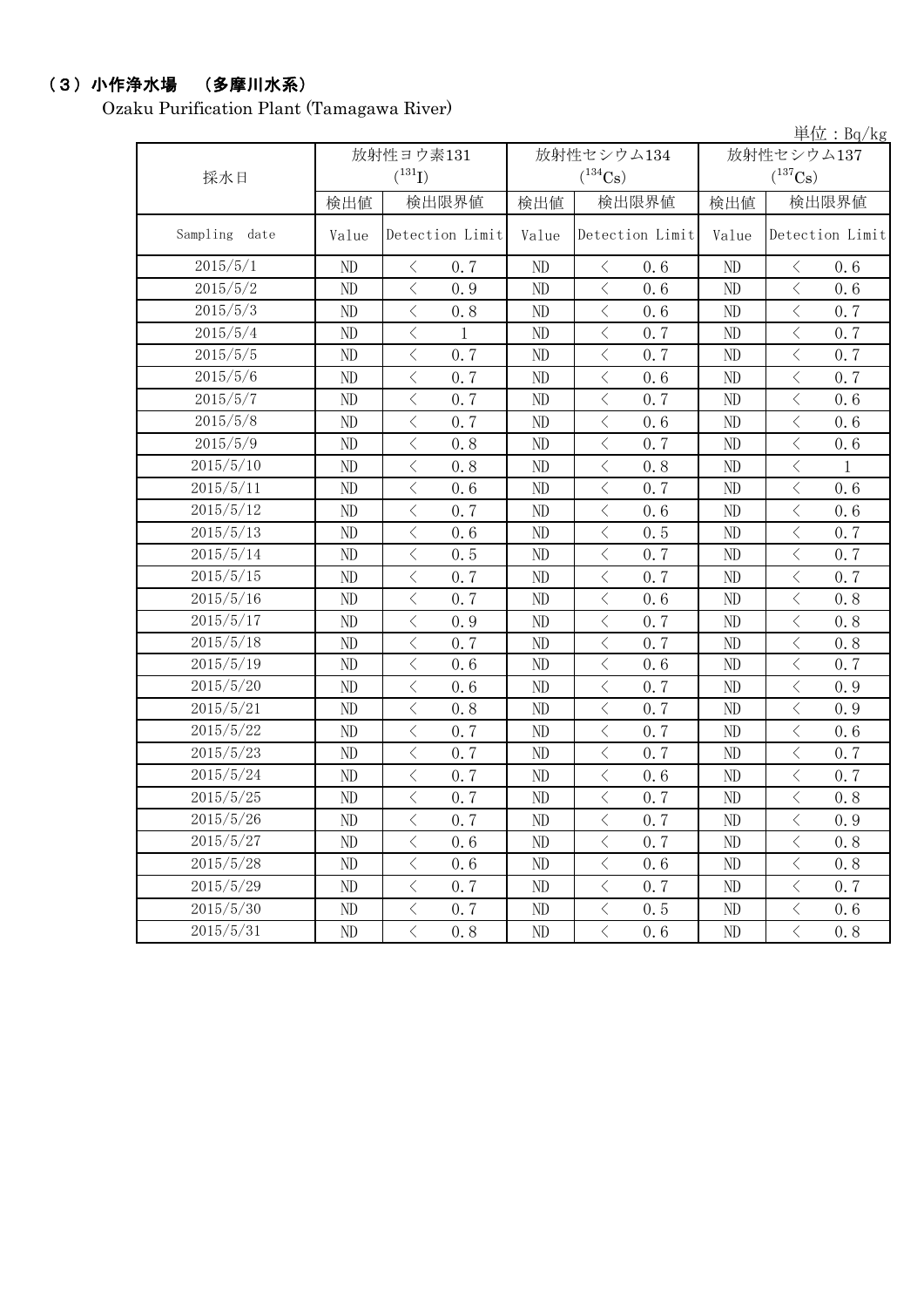### (4)東村山浄水場 (多摩川・荒川水系)

Higashi-murayama Purification Plant (Tamagawa・Arakawa River)

|                  |       |                                                 |          |                            |                                     | 単位: $Bq/kg$                                     |  |
|------------------|-------|-------------------------------------------------|----------|----------------------------|-------------------------------------|-------------------------------------------------|--|
|                  |       | 放射性ヨウ素131                                       |          | 放射性セシウム134                 | 放射性セシウム137<br>$(^{137}\mathrm{Cs})$ |                                                 |  |
| 採水日              |       | $(^{131}I)$                                     |          | $(^{134}Cs)$               |                                     |                                                 |  |
|                  | 検出値   | 検出限界値                                           | 検出値      | 検出限界値                      | 検出値                                 | 検出限界値<br>Detection Limit                        |  |
| Sampling<br>date | Value | Detection Limit                                 | Value    | Detection Limit            | Value                               |                                                 |  |
| 2015/5/1         | ND    | $\langle$<br>0.7                                | ND       | $\lt$<br>0.6               | ND                                  | 0.7<br>$\langle$                                |  |
| 2015/5/2         | ND    | $\langle$<br>0, 7                               | ND       | $\langle$<br>0.7           | ND                                  | $\lt$<br>0.7                                    |  |
| 2015/5/3         | ND    | $\langle$<br>0.6                                | ND       | $\langle$<br>0.7           | ND                                  | $\langle$<br>0.7                                |  |
| 2015/5/4         | ND    | $\langle$<br>0.7                                | ND       | $\langle$<br>0.6           | ND                                  | $\langle$<br>0.7                                |  |
| 2015/5/5         | ND    | $\langle$<br>0.7                                | ND       | $\langle$<br>0.7           | ND                                  | $\langle$<br>0.8                                |  |
| 2015/5/6         | ND    | $\langle$<br>0.8                                | $\rm ND$ | $\langle$<br>0.7           | ND                                  | $\lt$<br>0.8                                    |  |
| 2015/5/7         | ND    | $\, <\,$<br>0.7                                 | ND       | $\langle$<br>0.6           | ND                                  | $\,$ $\,$ $\,$<br>0.6                           |  |
| 2015/5/8         | ND    | $\langle$<br>0.7                                | ND       | $\langle$<br>0.8           | ND                                  | $\langle$<br>0.7                                |  |
| 2015/5/9         | ND    | $\langle$<br>0.7                                | ND       | $\langle$<br>0.7           | ND                                  | $\,$ $\,$ $\,$<br>0.8                           |  |
| 2015/5/10        | ND    | $\langle$<br>0.7                                | ND       | $\langle$<br>0.7           | ND                                  | $\, \leq$<br>0.8                                |  |
| 2015/5/11        | ND    | $\lt$<br>0.7                                    | ND       | $\lt$<br>0.8               | ND                                  | $\,$ $\,$ $\,$<br>0.6                           |  |
| 2015/5/12        | ND    | $\overline{\left\langle \right\rangle }$<br>0.7 | ND       | $\langle$<br>0.7           | ND                                  | $\, <\,$<br>0.8                                 |  |
| 2015/5/13        | ND    | $\,$ $\,$ $\,$<br>0.8                           | ND       | $\langle$<br>0.7           | ND                                  | $\,$ $\,$ $\,$<br>0.8                           |  |
| 2015/5/14        | ND    | $\langle$<br>0.7                                | ND       | $\langle$<br>0.7           | ND                                  | $\overline{\left\langle \right\rangle }$<br>0.8 |  |
| 2015/5/15        | ND    | $\,$ $\,$ $\,$<br>0.7                           | ND       | $\langle$<br>0.5           | ND                                  | $\,$ $\,$ $\,$<br>0.7                           |  |
| 2015/5/16        | ND    | $\langle$<br>0.8                                | ND       | $\langle$<br>0.7           | ND                                  | $\lt$<br>0.9                                    |  |
| 2015/5/17        | ND    | $\langle$<br>0.8                                | ND       | $\langle$<br>0.6           | ND                                  | $\langle$<br>0.5                                |  |
| 2015/5/18        | ND    | $\langle$<br>0.6                                | ND       | $\langle$<br>0.5           | ND                                  | $\,$ $\,$ $\,$<br>0.7                           |  |
| 2015/5/19        | ND    | $\langle$<br>0.6                                | ND       | $\langle$<br>0.7           | ND                                  | $\langle$<br>0.7                                |  |
| 2015/5/20        | ND    | $\langle$<br>0.7                                | ND       | $\langle$<br>0.6           | ND                                  | $\langle$<br>0.6                                |  |
| 2015/5/21        | ND    | $\langle$<br>0.6                                | ND       | $\langle$<br>0.7           | ND                                  | $\,$ $\,$ $\,$<br>0.6                           |  |
| 2015/5/22        | ND    | $\langle$<br>0.7                                | ND       | $\langle$<br>0.6           | ND                                  | $\, \leq$<br>0.7                                |  |
| 2015/5/23        | ND    | 0.7<br>$\langle$                                | ND       | $\langle$<br>0.7           | ND                                  | $\,$ $\,$ $\,$<br>0.7                           |  |
| 2015/5/24        | ND    | $\, \leq$<br>0.7                                | ND       | $\langle$<br>0.7           | ND                                  | $\, <\,$<br>0.7                                 |  |
| 2015/5/25        | ND    | $\langle$<br>0.7                                | ND       | $\,$ $\,$ $\,$<br>0.6      | ND                                  | $\,$ $\,$ $\,$<br>0.7                           |  |
| 2015/5/26        | ND    | $\langle$<br>0.6                                | ND       | $\langle$<br>0.6           | ND                                  | 0.7<br>$\lt$                                    |  |
| 2015/5/27        | ND    | $\, \big\langle \,$<br>0.6                      | $\rm ND$ | $\langle$<br>0.6           | ND                                  | $\, <\,$<br>0.7                                 |  |
| 2015/5/28        | ND    | $\, \big\langle \,$<br>0.6                      | ND       | $\, \big\langle \,$<br>0.7 | ND                                  | $\, \leq$<br>0.7                                |  |
| 2015/5/29        | ND    | 0.7<br>$\bigl\langle$                           | $\rm ND$ | $\langle$<br>0.6           | ND                                  | $\bigl\langle$<br>0.8                           |  |
| 2015/5/30        | ND    | $\bigl\langle$<br>0.7                           | ND       | $\big\langle$<br>0.6       | ND                                  | $\bigl\langle$<br>0.7                           |  |
| 2015/5/31        | ND    | $\langle$<br>0.7                                | $\rm ND$ | $\langle$<br>0.6           | ND                                  | $\langle$<br>0.7                                |  |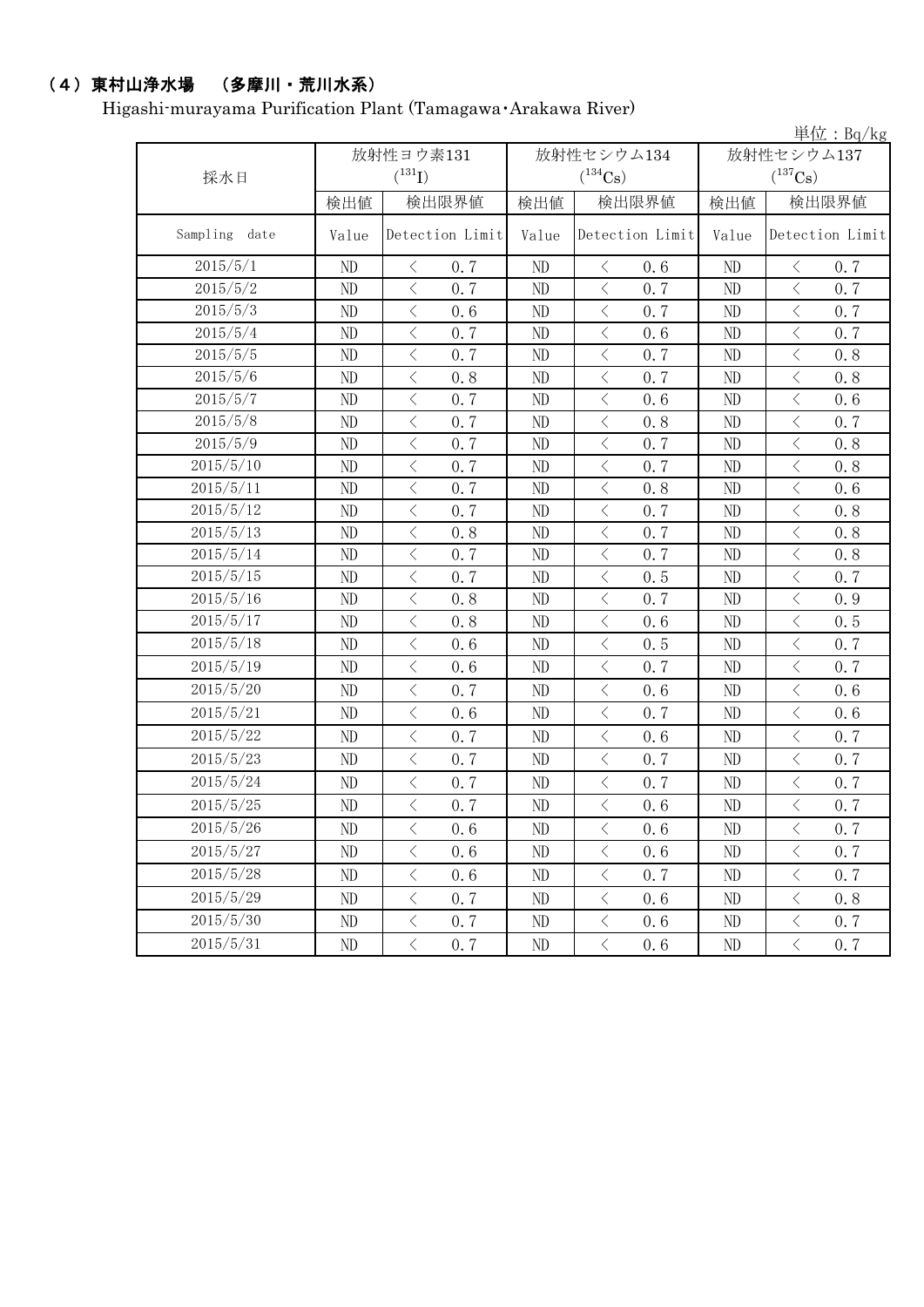## (5)長沢浄水場 (相模川水系)

Nagasawa Purification Plant (Sagamigawa River)

|               |             |                                                 | 単位: Bq/kg |                                                  |                |                                         |  |  |  |
|---------------|-------------|-------------------------------------------------|-----------|--------------------------------------------------|----------------|-----------------------------------------|--|--|--|
|               |             | 放射性ヨウ素131                                       |           | 放射性セシウム134                                       | 放射性セシウム137     |                                         |  |  |  |
| 採水日           | $(^{131}I)$ |                                                 |           |                                                  | $(^{137}Cs)$   |                                         |  |  |  |
|               | 検出値         | 検出限界値                                           | 検出値       | 検出限界値                                            | 検出値            | 検出限界値                                   |  |  |  |
| Sampling date | Value       | Detection Limit                                 | Value     | Detection Limit                                  | Value          | Detection Limit                         |  |  |  |
| 2015/5/1      | ND          | 0.7<br>$\langle$                                | ND        | 0.6<br>$\langle$                                 | ND             | 0.8<br>$\lt$                            |  |  |  |
| 2015/5/2      | ND          | $\langle$<br>0.8                                | ND        | $\langle$<br>0.6                                 | ND             | $\langle$<br>0, 7                       |  |  |  |
| 2015/5/3      | ND          | $\,$ $\,$ $\,$<br>0.9                           | ND        | $\overline{\left\langle \right\rangle }$<br>0, 7 | ND             | $\langle$<br>0.7                        |  |  |  |
| 2015/5/4      | ND          | $\langle$<br>$\mathbf{1}$                       | $\rm ND$  | $\langle$<br>0.6                                 | ND             | $\langle$<br>0.7                        |  |  |  |
| 2015/5/5      | ND          | $\overline{\left\langle \right\rangle }$<br>0.7 | ND        | $\langle$<br>0.5                                 | ND             | $\lt$<br>0.8                            |  |  |  |
| 2015/5/6      | ND          | $\lt$<br>0, 7                                   | ND        | $\langle$<br>0, 7                                | ND             | $\langle$<br>0.8                        |  |  |  |
| 2015/5/7      | ND          | $\overline{\left\langle \right\rangle }$<br>0.7 | ND        | $\overline{\left\langle \right\rangle }$<br>0.7  | N <sub>D</sub> | $\langle$<br>0.7                        |  |  |  |
| 2015/5/8      | ND          | $\lt$<br>0.7                                    | ND        | $\langle$<br>0.6                                 | ND             | $\lt$<br>0.6                            |  |  |  |
| 2015/5/9      | ND          | $\langle$<br>0.7                                | ND        | $\langle$<br>0.5                                 | ND             | $\langle$<br>0.7                        |  |  |  |
| 2015/5/10     | ND          | $\lt$<br>0, 7                                   | ND        | $\lt$<br>0, 7                                    | ND             | $\lt$<br>0, 7                           |  |  |  |
| 2015/5/11     | ND          | $\,$ $\,$ $\,$<br>0.7                           | ND        | $\lt$<br>0, 6                                    | ND             | $\,<\,$<br>0.8                          |  |  |  |
| 2015/5/12     | ND          | $\langle$<br>0.7                                | ND        | $\lt$<br>0.8                                     | ND             | $\hspace{0.5cm} <\hspace{0.5cm}$<br>0.8 |  |  |  |
| 2015/5/13     | ND          | $\,$ $\,$ $\,$<br>0.6                           | ND        | $\langle$<br>0, 7                                | ND             | $\,$ $\,$ $\,$<br>0.8                   |  |  |  |
| 2015/5/14     | ND          | $\lt$<br>0.6                                    | ND        | $\langle$<br>0.6                                 | ND             | $\,$ $\,$ $\,$<br>0, 7                  |  |  |  |
| 2015/5/15     | ND          | $\lt$<br>0.7                                    | ND        | $\lt$<br>0.6                                     | ND             | $\lt$<br>0.8                            |  |  |  |
| 2015/5/16     | ND          | $\,$ $\,$ $\,$<br>0.8                           | ND        | $\,$ $\,$ $\,$<br>0.6                            | ND             | $\,<\,$<br>0.7                          |  |  |  |
| 2015/5/17     | ND          | $\lt$<br>0.7                                    | ND        | $\lt$<br>0, 7                                    | ND             | $\,$ $\,$ $\,$<br>0, 6                  |  |  |  |
| 2015/5/18     | ND          | $\lt$<br>0.7                                    | ND        | $\lt$<br>0.7                                     | ND             | $\,$ $\,$ $\,$<br>0.6                   |  |  |  |
| 2015/5/19     | ND          | $\langle$<br>0.7                                | ND        | $\lt$<br>0.7                                     | ND             | $\,<\,$<br>0.6                          |  |  |  |
| 2015/5/20     | ND          | $\langle$<br>0.7                                | ND        | $\langle$<br>0.6                                 | ND             | $\langle$<br>0.7                        |  |  |  |
| 2015/5/21     | ND          | $\,$ $\,$ $\,$<br>0.7                           | ND        | $\lt$<br>0.6                                     | ND             | $\,$ $\,$ $\,$<br>0.7                   |  |  |  |
| 2015/5/22     | ND          | $\,$ $\,$ $\,$<br>0.6                           | ND        | $\lt$<br>0.7                                     | ND             | $\,$ $\,$ $\,$<br>0.7                   |  |  |  |
| 2015/5/23     | ND          | $\,$ $\,$ $\,$<br>0.8                           | ND        | $\lt$<br>0, 7                                    | ND             | $\,<\,$<br>0.8                          |  |  |  |
| 2015/5/24     | ND          | $\langle$<br>0.8                                | ND        | $\lt$<br>0.7                                     | ND             | $\,<\,$<br>0.7                          |  |  |  |
| 2015/5/25     | ND          | $\lt$<br>0.7                                    | ND        | $\,$ $\,$ $\,$<br>0.7                            | ND             | $\,$ $\,$ $\,$<br>0.7                   |  |  |  |
| 2015/5/26     | ND          | $\hspace{0.5cm}\big\langle$<br>0.7              | ND        | $\langle$<br>0.7                                 | ND             | $\langle$<br>0.9                        |  |  |  |
| 2015/5/27     | ND          | $\lt$<br>0.7                                    | ND        | 0, 7<br>$\langle$                                | ND             | $\lt$<br>0.8                            |  |  |  |
| 2015/5/28     | ND          | $\lt$<br>0.6                                    | ND        | $\langle$<br>0.6                                 | ND             | $\lt$<br>0.8                            |  |  |  |
| 2015/5/29     | ND          | $\langle$<br>0.7                                | ND        | $\lt$<br>0.6                                     | ND             | $\,$ $\,$ $\,$<br>0.6                   |  |  |  |
| 2015/5/30     | ND          | $\bigg\langle$<br>0.7                           | ND        | $\overline{\left\langle \right\rangle }$<br>0.7  | ND             | $\,$ $\,$ $\,$<br>0.8                   |  |  |  |
| 2015/5/31     | ND          | $\langle$<br>0.8                                | ND        | $\langle$<br>0.7                                 | ND             | $\langle$<br>0.7                        |  |  |  |